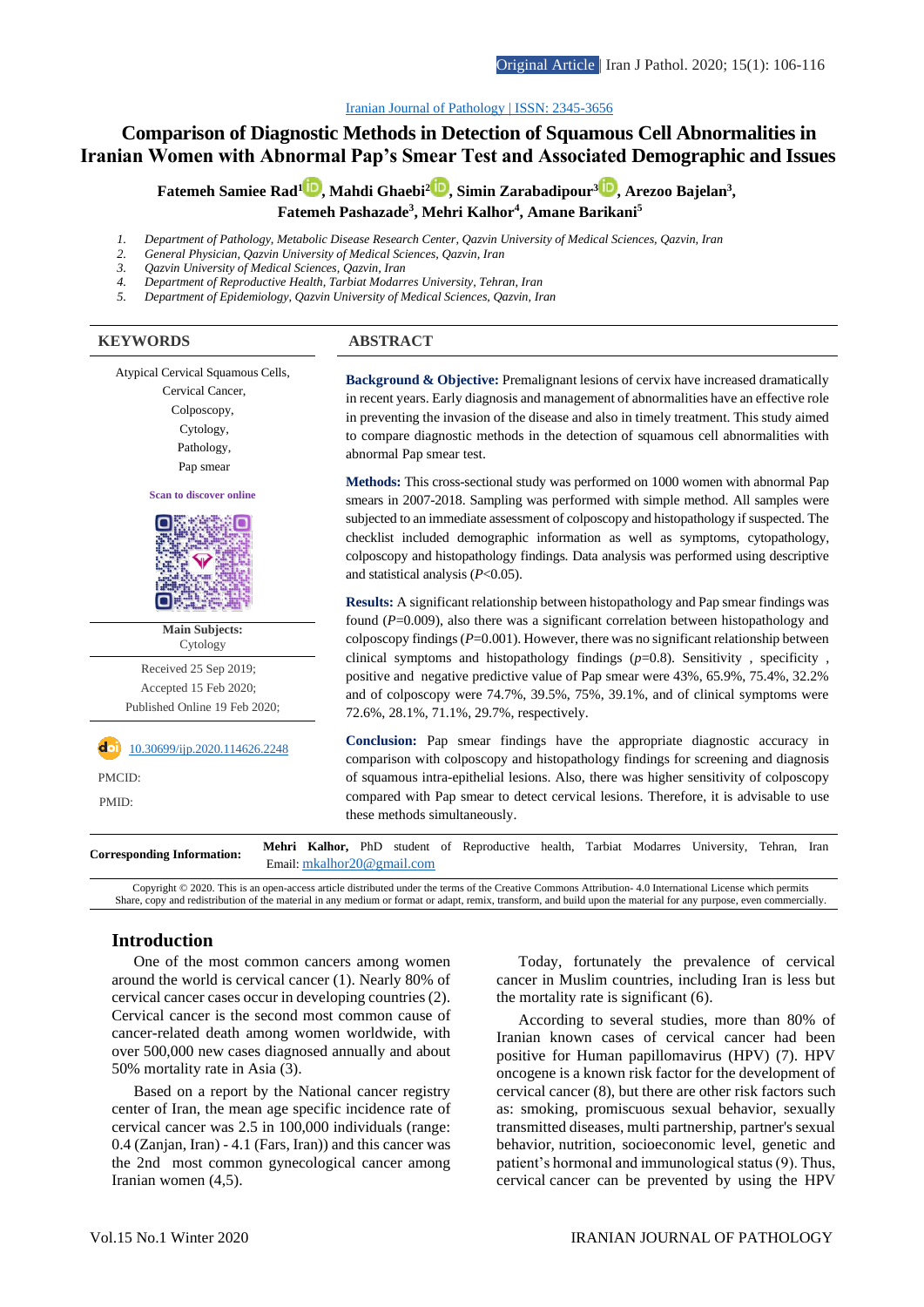vaccine, HPV screening test and Papanicolaou (Pap) smear (cytopathology) (10).

Due to the long latency period of cervical cancer and presence of screening methods and effective therapeutic approach to premalignant lesions, cervical cancer is a preventable malignancy. Common screening tests include a Pap smear, colposcopy, and cervical biopsy (11).

The Pap test is the most common and cost-effective screening method for detection of cervical cancer. This method is effective in reducing the prevalence of this cancer and the associated morbidity and mortality rates among women (12). The most widely used approach to describe Pap smear or cytopathology results is the Bethesda System (13).

Since the sensitivity and specificity of the Pap smear test are lower than colposcopy (14), all patients with abnormal Pap smear cytology results should undergo colposcopy examination (15).

To identify patients who require treatment, colposcopy and a guided biopsy remain a critical diagnostic step for evaluation of women with squamous intraepithelial lesions (16).

By comparing various methods of screening, the strength and weakness of each method can be recognized, and by improving the strength and resolving the weaknesses, the efficiency of methods can be increased. In addition, by comparing the results of different methods, the necessity of performing additional tests can be discovered. Therefore, choosing the preferred screening and diagnostic methods, leads to reduce aggressive and expensive procedures (17).

The results of studies demonstrate that the sensitivity of colposcopy in the detection of squamous cell abnormalities is higher compared with Pap smear and has the highest diagnostic accuracy for high grade squamous cell abnormalities compared to low grade squamous cell abnormalities (15,16).

Despite the benefits of each screening method, none of these methods seems to be effective in screening and early detection of cervical cancer alone. Therefore, learning more about the benefits and limitations of any method is necessary (18).

The gold standard method for definite diagnosis of cervical intraepithelial lesion is a histopathology examination of cervical lesion biopsy (19).

Many issues are found in the screening programs. There is a lack of comprehensive and reliable statistics about the epidemiological aspects of the disease, the predisposing factors and clinical findings. The diagnostic and therapeutic interventions are found very costly for the health care system. In addition, the complications and the mental distress of the disease are destructive for patients and their families. Therefore, due to the long incubation period of cervical cancer, it is necessary to consider effective preventive programs and an appropriate approach for early screening and diagnosis of premalignant lesions. It is also important to ensure about the accuracy and efficiency of these

methods globally and to consider appropriate methods for follow-up of the patients who are found with abnormalities on screening tests (20). It has led to the implementation of the national guidelines on revision policy.

The purpose of this article was to compare the diagnostic methods in the detection of squamous cell abnormalities in women with abnormal Pap Smear test.

## **Materials and Methods**

This study is a cross-sectional comparative study and is conducted in accordance with the approved guidelines with the ethical code of IR.QUMS.REC.1396.8 from the Ethics Committee of Qazvin University of Medical Sciences (QUMS). The study was performed on 1000 women with abnormal Pap smear test results referring to Kowsar Academic Hospital during April 2007 to March 2018. Sampling was carried out with simple method. The inclusion criteria for entering the study included healthy, non-pregnant women who were married, had abnormal Pap smear test results, and their biopsy and colposcopy findings were completed. Exclusion criteria included incomplete cases, women who have had previous medical, therapeutic interventions of the cervix (such as cryotherapy), and previous cervical surgery, genital warts and cervical stenosis.

The number of sample size according to the prevalence of 5% (21) of ASCUS (Atypical Squamous Cells of Undetermined Significance) was considered as 1000.

Sampling was carried out by using a simple method. In this work, after obtaining permission from the university's research Deputy, the information about the patients with abnormal Pap smear were collected by the pathology department of Kowsar Teaching Hospital.

The details of patient information collected is as follows: Demographic data (Age, level of education, smoking, parity, marriage age, socioeconomic status and patient's age at first pregnancy), clinical findings (Vaginal discharge, vaginal bleeding, post coital bleeding and spotting), Pap smear cytology (Inflammation: Mild, moderate, severe. ASCUS, ASC-H, LSIL and HSIL), colposcopy findings (Acetowhite, abnormal vascular pattern (mosaism) and cervical ulcer) and histopathology findings (Cervicitis, CIN I (LSIL), CIN II and CIN III (HSIL)). All information was recorded on a checklist. In this study, the conventional Pap smear was used. All slides with abnormal results were re-evaluated by a pathologist based on last Bethesda's recommendation (13).

Colposcopy findings of individuals with abnormal Pap smear results were extracted from the patient records. Then cervical biopsy slides of patients with abnormal Pap smear and colposcopy results were collected from the pathology archives of the Hospital and examined by a pathologist. The pathologist was blind to the results of cytology when reporting histology slides. Also, if further investigation was needed, new sections of the paraffin block were prepared.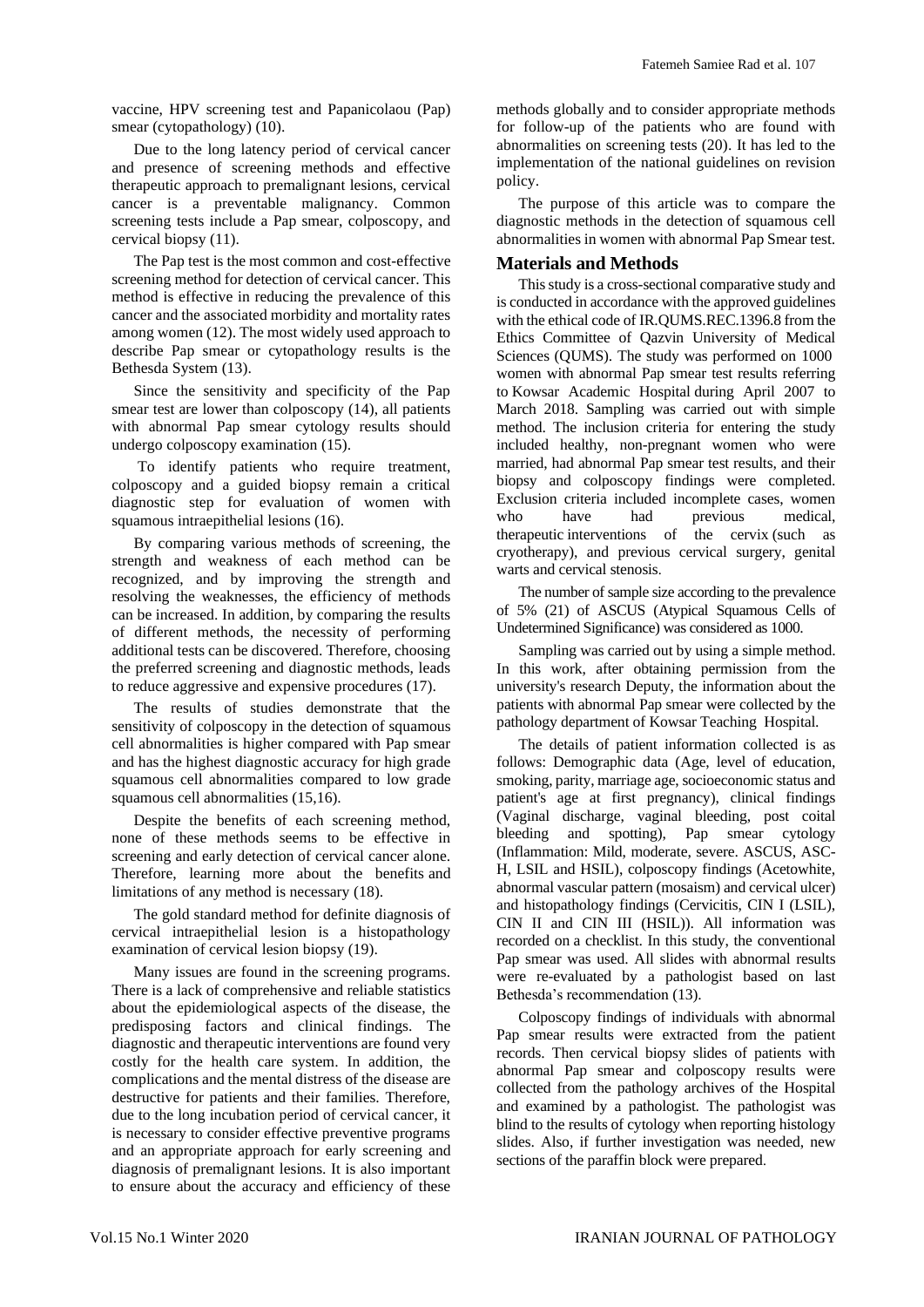The data were analyzed using descriptive and analytic statistics (Chi-square test, logistic regression) using SPSS 16 (SPSS Inc., Chicago, IL., USA). The sensitivity, specificity, positive and negative predictive values of various diagnostic methods were calculated (*P*<0.05).

### **Results**

The age range of the participants was 18-78 years. The findings of Table 1 show the absolute and relative frequency of demographic characteristics in the studied samples.

| Table 1. Demographic characteristics in participants |                |                          |                          |  |  |  |  |  |
|------------------------------------------------------|----------------|--------------------------|--------------------------|--|--|--|--|--|
| <b>Variables</b>                                     |                | <b>Number</b>            | <b>Percent</b>           |  |  |  |  |  |
|                                                      | 18-30          | 209                      | 20.9                     |  |  |  |  |  |
| Age                                                  | $31-43$        | 416                      | 41.6                     |  |  |  |  |  |
|                                                      | 44-56          | 265                      | 26.5                     |  |  |  |  |  |
|                                                      | $57 \leq z$    | 110                      | 11                       |  |  |  |  |  |
|                                                      | 15 >           | 334                      | 33.4                     |  |  |  |  |  |
| Marriage age                                         | 15-24          | 366                      | 36.6                     |  |  |  |  |  |
|                                                      | 25-34          | 199                      | 19.9                     |  |  |  |  |  |
|                                                      | $35 \leq $     | 101                      | 10.1                     |  |  |  |  |  |
|                                                      | $\theta$       | 72                       | 7.2                      |  |  |  |  |  |
|                                                      |                | 183                      | 18.3                     |  |  |  |  |  |
| Gravida                                              | 2              | 299                      | 29.9                     |  |  |  |  |  |
|                                                      | $\mathfrak{Z}$ | 240                      | 24                       |  |  |  |  |  |
|                                                      | $\overline{4}$ | 134                      | 13.4                     |  |  |  |  |  |
|                                                      | 4<             | 72                       | 7.2                      |  |  |  |  |  |
| OCP use                                              | yes            | 533                      | 53.3                     |  |  |  |  |  |
|                                                      | no             | 467                      | 46.7                     |  |  |  |  |  |
|                                                      | yes            | $\overline{\phantom{a}}$ | $\overline{\phantom{a}}$ |  |  |  |  |  |
| Smoking                                              | no             | 1000                     | 100                      |  |  |  |  |  |

**Table 2.** Absolute and relative frequency of different diagnostic methods findings in participants.

| <b>Variables</b>          |      |                   | <b>Number</b> | <b>Percent</b> |  |
|---------------------------|------|-------------------|---------------|----------------|--|
| Clinical data             |      | no                | 276           | 27.6           |  |
|                           |      | Vaginal discharge | 367           | 36.7           |  |
|                           |      | Vaginal bleeding  | 357           | 35.7           |  |
| Pap smear                 |      | cytology          |               |                |  |
| Inflammation              |      | mild              | 392           | 39.2           |  |
|                           |      | moderate          | 368           | 36.8           |  |
|                           |      | severe            | 240           | 24             |  |
| Squamous<br>abnormalities | cell | <b>ASCUS</b>      | 518           | 51.8           |  |
|                           |      | ASC-H             | 175           | 17.5           |  |
|                           |      | <b>LSIL</b>       | 193           | 19.3           |  |
|                           |      | <b>HSIL</b>       | 114           | 11.4           |  |
| Colposcopy                |      | Normal            | 294           | 29.4           |  |
|                           |      | acetowhite        | 337           | 33.7           |  |
|                           |      | Vascular Pattern  | 174           | 17.4           |  |
|                           |      | Ulcer             | 195           | 19.5           |  |
| Histopathology            |      | Cervicitis        | 291           | 29.1           |  |
|                           |      | CIN1              | 644           | 64.4           |  |
|                           |      | CIN2              | 51            | 5.1            |  |
|                           |      | CIN <sub>3</sub>  | 14            | 1.4            |  |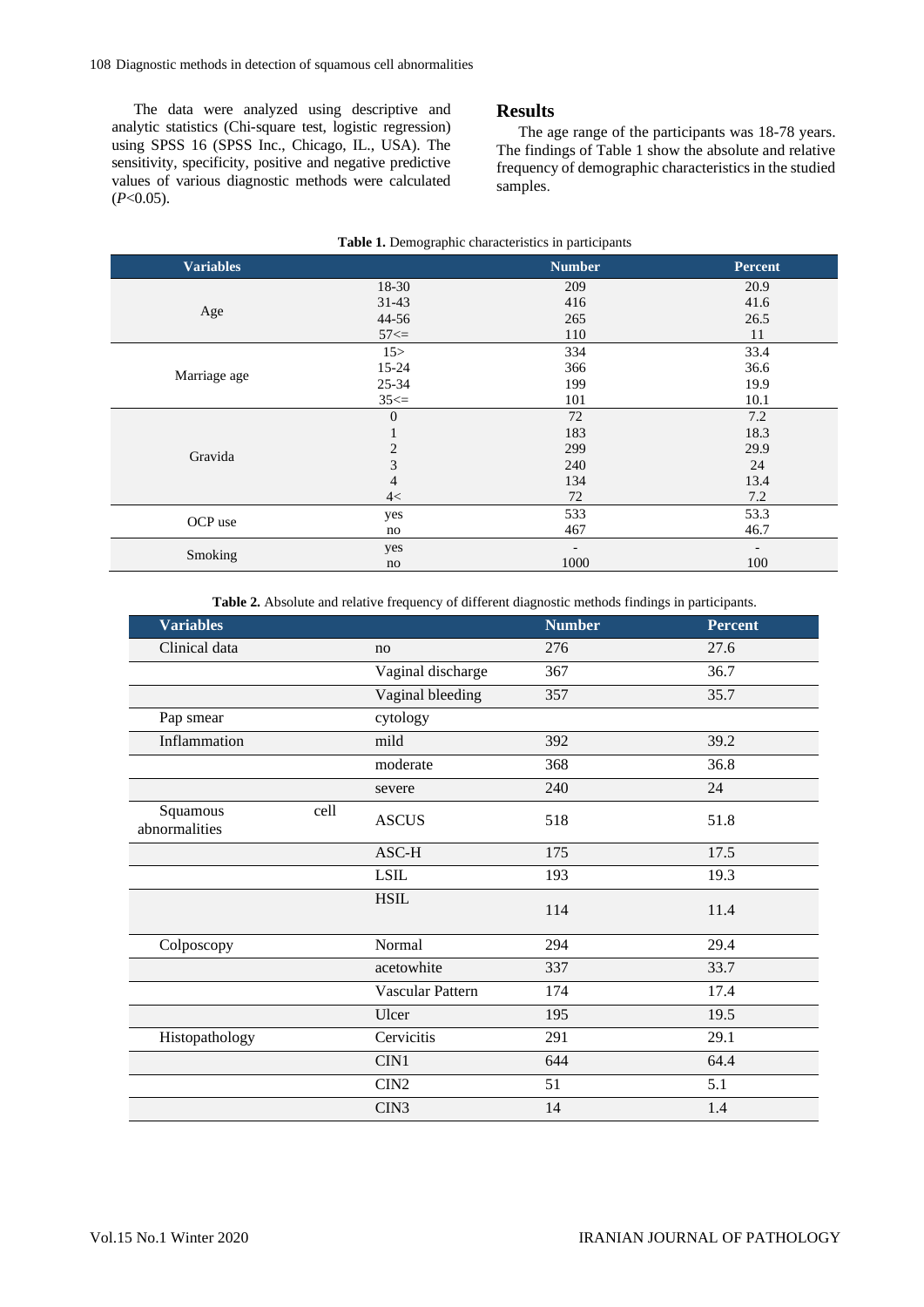Table 2 shows the absolute and relative frequency of clinical symptoms, Pap smear, colposcopy, and histopathology findings (Figure 1-8).

The findings of Table **3 show** a significant correlation between Pap smear findings and biopsy



Fig. 1. ASCUS. Cells with enlarged nuclei, hyperchromatic chromatin, and small perinuclear halo without well-defined, enhanced rim (Papanicolaou, x400(blue arrows)).

results  $(P=0.001)$  and between colposcopy findings and biopsy results  $(P=0.001)$ . The highest percentage of ASCUS (302 cases and 51.9%) in Pap smear was related to the CIN I reported in the histopathology.



**Fig. 3.** ASC-H and koilocytic changes. Immature cells with high N/C ratio and nuclear hyperchromasia and irregularity. Koilocytes showing large defined perinuclear halos, binucleation, and slight nuclear atypia, with smudged chromatin. (Papanicolaou, x400(blue and black arrows)).



**Fig. 2.** ASC-H. Immature cells with high N/C ratio and nuclear hyperchromasia and irregularity. (Papanicolaou,  $x400(b)$ lue arrows)).





**Fig. 4.** LSIL. Squamous cells with hyperchromatic nuclei and perinuclear halos (Papanicolaou, x400(blue arrows))

**Fig. 5**. Squamous cells with hyperchromatic nuclei and perinuclear halos (Papanicolaou,  $x400$  ).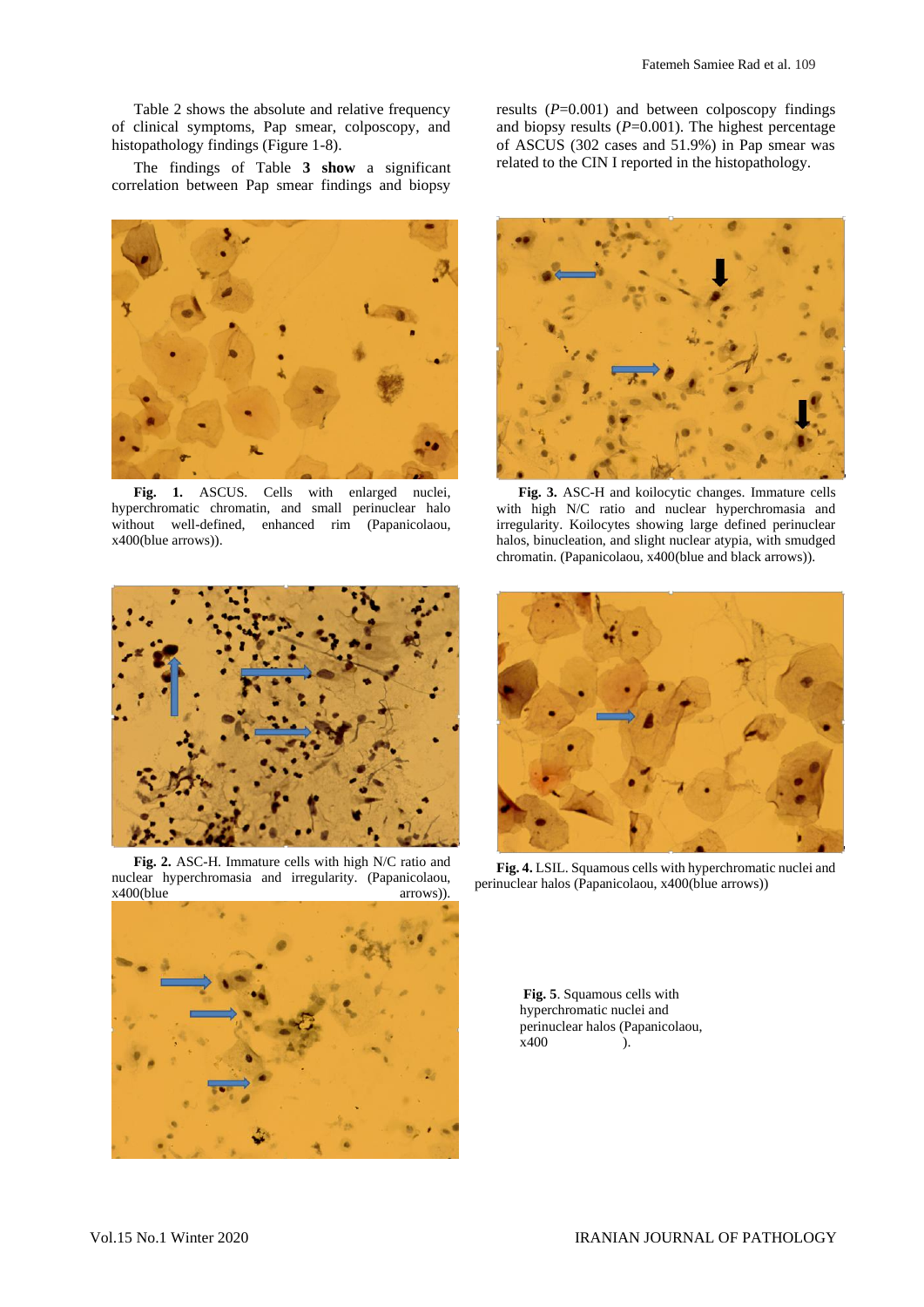110 Diagnostic methods in detection of squamous cell abnormalities



**Fig. 6.** HSIL. Single of immature cells with high nuclear to cytoplasm ration, hyperchromatic nuclei, and scant cytoplasm (Papanicolaou, x400(blue arrows)).



**Fig. 7**. LSIL and koilocytic changes. Cells with arged nuclei, coarse chromatin, irregular enlarged nuclei, coarse nuclear membrane , cytoplasmic halo and binucleation (H & E, x400(blue and black arrows)).



**Fig. 8.** HSIL. Cells with enlarged nuclei, coarse chromatin, irregular nuclear membrane , loss of polarity and nuclear hyperchromasia extending to the superficial third of the epithelium.(H & E, x400(blue arrows)).

**Table 3.** Investigation of the relationship between pathology with cytology, colposcopy findings and clinical signs among

| participants                  |                      |                 |                      |            |              |          |              |                     |                     |                |
|-------------------------------|----------------------|-----------------|----------------------|------------|--------------|----------|--------------|---------------------|---------------------|----------------|
| <b>Biopsy</b>                 | <b>Cervicitis</b>    |                 |                      | CIN1       |              | CIN2     |              | CIN3                | <b>Total</b>        | <b>P-value</b> |
|                               | percent              | number          | percent              | Number     | percent      | Number   | percent      | Number              | <b>Total Number</b> |                |
| Pap<br>smear(squamous<br>cell |                      |                 |                      |            |              |          |              |                     | 518                 |                |
| abnormality)<br>-ASCUS        | 65.9<br>18.9<br>10.3 | 192<br>55<br>30 | 51.9<br>13.5<br>23.3 | 302<br>101 | 35.4<br>29.4 | 18<br>15 | 42.8<br>28.6 | 6<br>$\overline{4}$ | 175                 | 0.001          |
| $-ASC-H$<br>-LSIL             | 4.9                  | 14              | 11.3                 | 152<br>89  | 17.6<br>17.6 | 9<br>9   | 14.3<br>14.3 | $\frac{2}{2}$       | 193                 |                |
| -HSIL                         |                      |                 |                      |            |              |          |              |                     | 114                 |                |
| Colposcopy                    |                      |                 |                      | 117        |              |          |              |                     |                     |                |
| -Ulcer<br>-Acetowhite         | 22<br>26.8           | 64<br>78        | 18.1<br>36.2         | 233        | 17.6<br>43.1 | 9<br>22  | 35.7<br>28.6 | 5<br>4              | 195<br>337          | 0.001>         |
| -Vascular                     | 11.7                 | 34              | 19.2                 | 123<br>171 | 25.5         | 13       | 28.62        | 4                   | 174                 |                |
| pattern<br>-Normal            | 39.5                 | 115             | 26.5                 |            | 13.7         | 7        | 0.3          | 1                   | 294                 |                |
| Clinical data                 | 28.1                 | 82              | 27.7                 | 179        | 23.5         | 12       | 21.4         | 3                   | 276                 | 0.1            |
| -no                           |                      |                 |                      |            |              |          |              |                     |                     |                |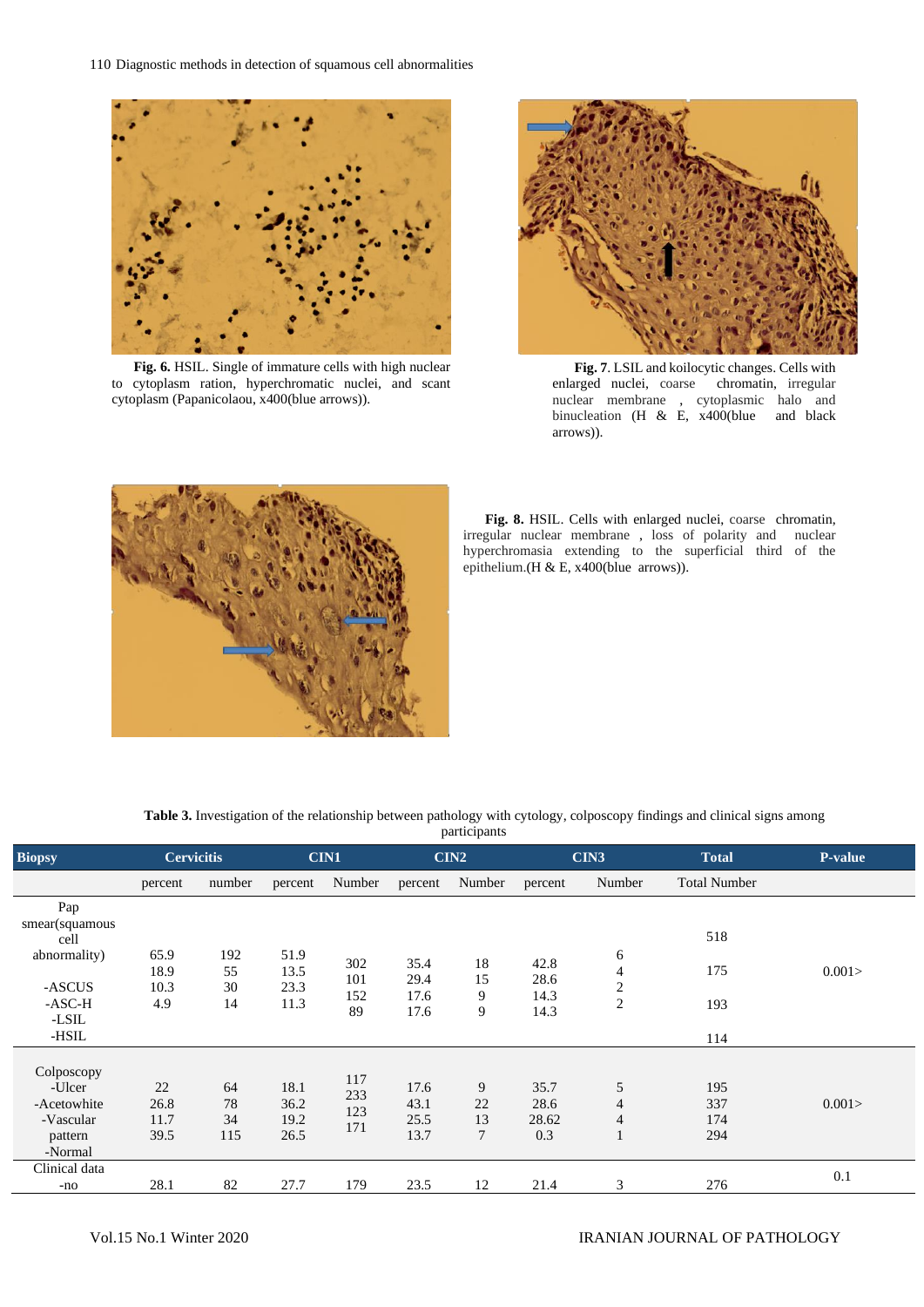| $\sim$ $\sim$<br>Vagınal   | 1 Q<br>41.5 | $1 \cap \cap$<br>1/2 | 34.1 | 219 | 41.1 | $\sim$<br>$\sim$ 1 | 35.7 | 367 |  |
|----------------------------|-------------|----------------------|------|-----|------|--------------------|------|-----|--|
| $\cdots$<br>discharge<br>c | 29.8        | 87                   | 38.1 | 246 | 35.4 | 18                 | 42.9 | 357 |  |
| -Vaginal                   |             |                      |      |     |      |                    |      |     |  |
| bleeding                   |             |                      |      |     |      |                    |      |     |  |

Also, in the correlation between histopathology and colposcopy findings, the most acetowhite changes were related to CIN1 (233 cases and 36.2%) in the histopathology.

Table 4 shows that with increase in the grade of atypical squamous cells in Pap smear cytology results, the grade of cellular abnormality also increases in

biopsy results (P=0.009). Also the presence of a cervical lesion in colposcopy was associated with an abnormality in the biopsy (*P*=0.001).

The results of Table 5 show that colposcopy had higher sensitivity (74.7%) and Pap smear had higher specificity (65.9%) compared with two other methods.

|  |  |  |  | Table 4. Relation of pathology with other diagnostic methods in participants. |
|--|--|--|--|-------------------------------------------------------------------------------|
|--|--|--|--|-------------------------------------------------------------------------------|

| <b>Histopathology</b> | No intra squamous cell<br><b>lesion</b> |            | lesion        | Intra squamous cell | <b>P-value</b> |
|-----------------------|-----------------------------------------|------------|---------------|---------------------|----------------|
|                       | $\frac{0}{0}$                           | N          | $\frac{0}{0}$ | N                   |                |
| Pap Smear             |                                         |            |               |                     |                |
| <b>ASCUS</b>          | 67.8                                    | 404        | 32.2          | 192                 | 0.009          |
| others                | 75.5                                    | 305        | 24.5          | 99                  |                |
| Colposcopy            |                                         |            |               |                     |                |
| <b>Normal</b>         | 60.9                                    | 179        | 39.1          | 115                 | 0.001          |
| Abnormal              | 75.1                                    | 530        | 24.9          | 176                 |                |
| Clinical data         |                                         |            |               |                     |                |
| No<br>Yes             | 70.3<br>71.1                            | 194<br>515 | 29.7<br>28.9  | 82<br>209           | 0.8            |

**Table 5.** Sensitivity, Specificity, Positive and Negative Predictive values of Clinical Data, Cytology and Colposcopy Compared with Histopathology in participants

|                      | <b>SENSITIVITY</b> | <b>SPECIFICITY</b> | <b>POSITIVE PREDICTIVE</b><br><b>VALUE</b> | <b>NEGATIVE</b><br><b>PREDICTIVE VALUE</b> |
|----------------------|--------------------|--------------------|--------------------------------------------|--------------------------------------------|
| <b>COLPOSCOPY</b>    | 74.7               | 39.5               | 75                                         | 39.1                                       |
| <b>CLINICAL DATA</b> | 72.6               | 28.1               | 71.1                                       | 29.7                                       |
| <b>PAP SMEAR</b>     | 43                 | 65.9               | 75.4                                       | 32.2                                       |

Results in Table 6 show that there was a significant relationship between age and clinical symptoms  $(P=0.03)$ . As age increased, clinical symptoms became more frequent. There was a significant relationship between marriage age and biopsy results (*P*=0.01). As the marriage age increased, the positive biopsy results for malignancy were more prevalent.

The results of logistic regression showed that there was no significant relationship between clinical symptoms with Pap smear, colposcopy and biopsy findings after adjustment of demographic variables (age, marriage age, parity, and OCP use) ((*P*=0.23), CI:  $(0.63-1.11)$ .

The results of logistic regression showed that there was a statistically significant relationship between the results of Pap smear and biopsy findings before (*P*=0.016, OR=1/42), (CI: 1.06-1.9)) and after ((*P*=0.015, OR=1/43), CI: (1.07-1.9)) adjustment.

Logistic regression results showed that there was a significant relationship between the results of colposcopy and the biopsy before and after adjusting the demographic variables. Before ((*P*=0.000, OR=1/9), (CI: 1.4-2.5)) and after ((*P*=0.000, OR=2/0), (CI: 1.4-2.6)) adjusting. Therefore, the results indicate that colposcopy diagnostic accuracy is high in detecting cervical squamous cell abnormalities. Above findings was somewhat similar to results of paper entitled "Variability study between Pap smear, Colposcopy and Cervical Histopathology" written by Dr Shahida Akhter *et al.*

Thus, the above results indicated that the Pap cytology smear and colposcopy have a sufficient diagnostic power in identifying cervical squamous cell abnormalities. The diagnostic accuracy of clinical symptoms was low.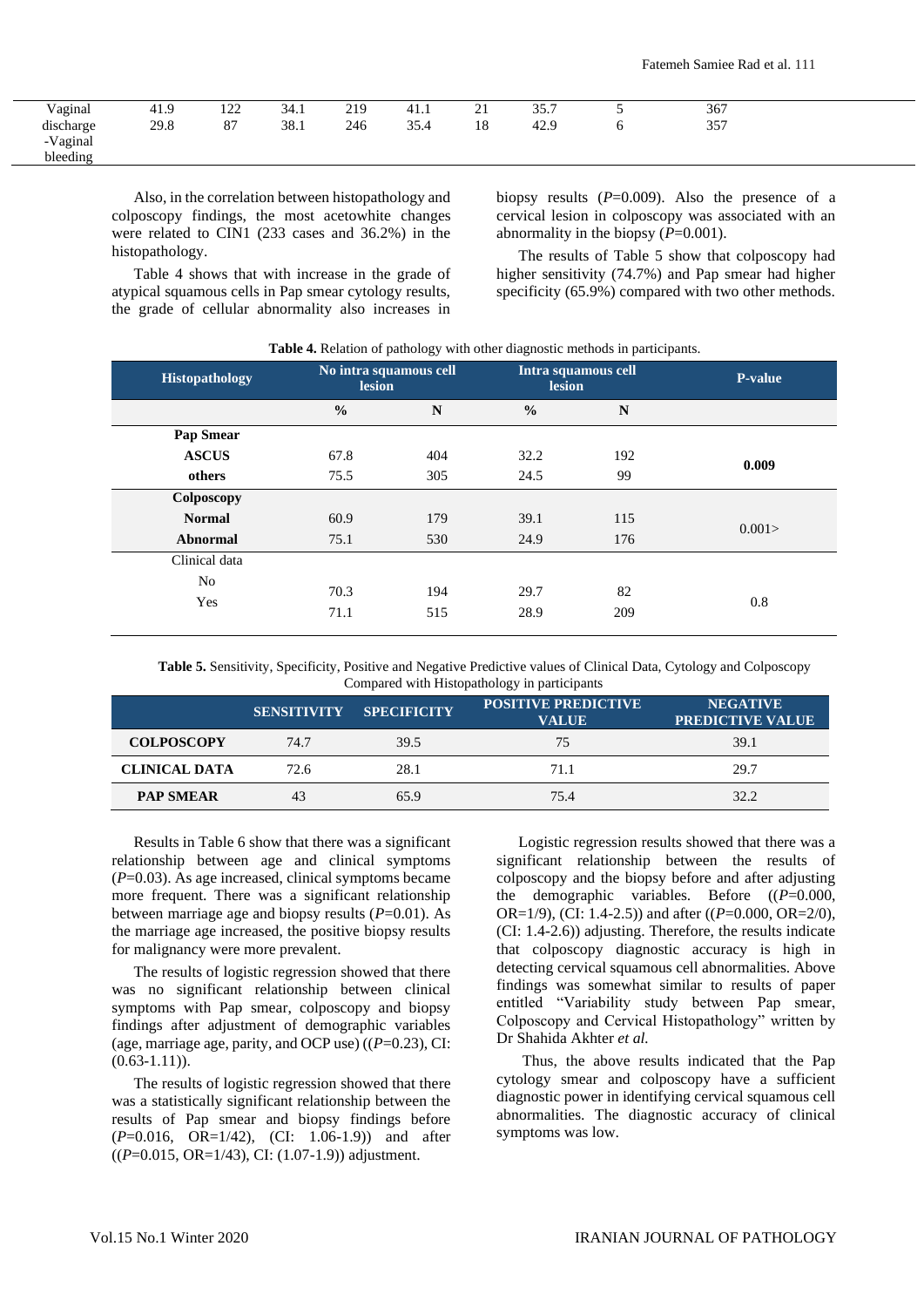## **Table 6.** Evaluation of the relationship between demographic variables and different diagnostic methods results in participants

|                                                                                                                  |                                                                            | Histopathology                                                                                                                  |                                                                                       | Colposcopy                                                                        | <b>PAP Smear</b>                                                                       |                                                                                        |                                                                                       | <b>Clinical data</b>                                                                                                  |                                   |           |
|------------------------------------------------------------------------------------------------------------------|----------------------------------------------------------------------------|---------------------------------------------------------------------------------------------------------------------------------|---------------------------------------------------------------------------------------|-----------------------------------------------------------------------------------|----------------------------------------------------------------------------------------|----------------------------------------------------------------------------------------|---------------------------------------------------------------------------------------|-----------------------------------------------------------------------------------------------------------------------|-----------------------------------|-----------|
|                                                                                                                  | No intra<br>squamous cell<br>lesion                                        | Intra<br>squamous cell<br>lesion                                                                                                | Normal                                                                                | Abnormal                                                                          | <b>ASCUS</b>                                                                           | others                                                                                 | No                                                                                    | Yes                                                                                                                   |                                   |           |
| Age<br>$18-30$<br>31-43<br>44-56<br>$57 ==$                                                                      | 67(%32.1)<br>119(%28.6)<br>$\lambda$<br>74(%27.9)<br>31(%28.2)             | 142(%67.9<br>$\lambda$<br>297(%71.4<br>$\rightarrow$<br>191(%73.1<br>$\lambda$<br>79(%71.8)                                     | 66(%31.6)<br>105(%25.2<br>$\lambda$<br>90(%34)<br>33(%30)                             | 143(%68.4)<br>311(%74.8)<br>175(%66)<br>77(%70)                                   | $120(^{96}57.4)$<br>248(%59.6)<br>169(%63.8)<br>59(%53.6)                              | 6.51<br>89(%<br>$16(\frac{9}{40.4})$<br>96(%836.2)<br>$51(\frac{9}{46.4})$             | $64$ (%30.6)<br>$12(^{96}29.8)$<br>$\overline{4}$<br>55(%20.8)<br>33(%30)             | $14(^{9669.4})$<br>5<br>29(%70.2)<br>2<br>21(%79.2)<br>$\boldsymbol{0}$<br>77(%70)                                    |                                   |           |
| P value                                                                                                          |                                                                            | 0.7                                                                                                                             | 0.08                                                                                  |                                                                                   | 0.2                                                                                    |                                                                                        | 0.03                                                                                  |                                                                                                                       | 0.2                               | $0.7\,$   |
| <b>OCP Use</b><br>yes<br>$\bf {no}$                                                                              | 147(%31.5)<br>$\lambda$<br>144(%27)                                        | 320(%68.5<br>$\lambda$<br>389(%73)                                                                                              | 126(%27)<br>168(%31.5<br>$\lambda$                                                    | 341(%73)<br>365(%68.5)                                                            | 287(%53.8)<br>249(%53.3)                                                               | 246(%46.2<br>$\lambda$<br>218(%46.7<br>$\lambda$                                       | 135(%28.9)<br>$\lambda$<br>141(%26.5<br>$\lambda$                                     | 332(%71.1<br>$\lambda$<br>392(%73.5<br>$\lambda$                                                                      |                                   |           |
| P value                                                                                                          |                                                                            | 0.1                                                                                                                             |                                                                                       | 0.1                                                                               |                                                                                        | 0.7                                                                                    |                                                                                       | $0.2\,$                                                                                                               | 0.7                               | 0.1       |
| Gravida<br>$\boldsymbol{0}$<br>$\mathbf{1}$<br>$\boldsymbol{2}$<br>$\mathbf{3}$<br>$\overline{\mathbf{4}}$<br>4< | 22(%30.6)<br>58(%31.7)<br>83(%27.9)<br>74(%30.8)<br>33(%24.6)<br>21(%29.2) | 50(%69.4)<br>125(%68.3<br>$\lambda$<br>216(%72.2<br>$\lambda$<br>166(%69.2<br>$\lambda$<br>101(%75.4)<br>$\lambda$<br>51(%70.8) | 19(%26.4)<br>45(%24.6)<br>$90(\frac{6}{30.1})$<br>84(%34.6)<br>34(%25.4)<br>23(%31.9) | 53(%73.6)<br>138(%75.4)<br>209(%69.9)<br>157(%65.4)<br>$100(\%74.6)$<br>49(%68.1) | 40(%55.6)<br>$102(\frac{655.7}{)}$<br>184(%61.5)<br>149(%62.1)<br>79(%59)<br>42(%58.3) | 32(%44.4)<br>81(%44.3)<br>115(%38.5)<br>$\lambda$<br>91(%37.9)<br>55(%41)<br>30(%41.7) | 16(%22.2)<br>45(%24.6)<br>88(%29.4)<br>71(%29.6)<br>$35(\frac{6}{26.1})$<br>41(%29.2) | 56(%77.8)<br>138(%75.4<br>$\mathcal{L}$<br>211(%70.6<br>$\lambda$<br>169(%70.4<br>$\lambda$<br>99(%73.9)<br>51(%70.8) |                                   |           |
| ${\bf P}$ value                                                                                                  |                                                                            | $0.2\,$                                                                                                                         |                                                                                       | $0.2\,$                                                                           |                                                                                        | 0.7                                                                                    |                                                                                       | $0.6\,$                                                                                                               | $\mathbf{0}$ .<br>$\tau$          | $\cdot$ 2 |
| <b>Marriage</b><br>age<br>15 <sub>2</sub><br>15-24<br>25-34<br>$35 ==$                                           | 118(%35.3<br>$\mathcal{E}$<br>87(%23.8)<br>57(%28.6)<br>29(%28.7)          | 216(%64.7<br>$\lambda$<br>279(%76.2<br>$\lambda$<br>142(%71.4<br>$\lambda$<br>72(%71.3)                                         | 91(%27.2)<br>115(%31.4)<br>$\rightarrow$<br>56(%28.1)<br>32(%31.7)                    | 243(%72.8)<br>251(%68.6)<br>143(%71.9)<br>69(%68.3)                               | 200(%59.9)<br>223(%60.9)<br>113(%56.8)<br>60(%59.4)                                    | 134(%40.1<br>$\lambda$<br>143(%39.1<br>$\mathcal{L}$<br>86(%43.2)<br>41(%40.6)         | 108(%32.2<br>$\lambda$<br>95(%26)<br>44(%22.1)<br>22(%28.6)                           | 226(%67.7<br>$\lambda$<br>271(%74)<br>155(%77.9<br>$\lambda$<br>72(%71.3)                                             |                                   |           |
| P value                                                                                                          |                                                                            | $0.01\,$                                                                                                                        |                                                                                       | $0.5\,$                                                                           |                                                                                        | 0.8                                                                                    |                                                                                       | 0.06                                                                                                                  | $\mathbf{0}$<br>$\boldsymbol{.8}$ |           |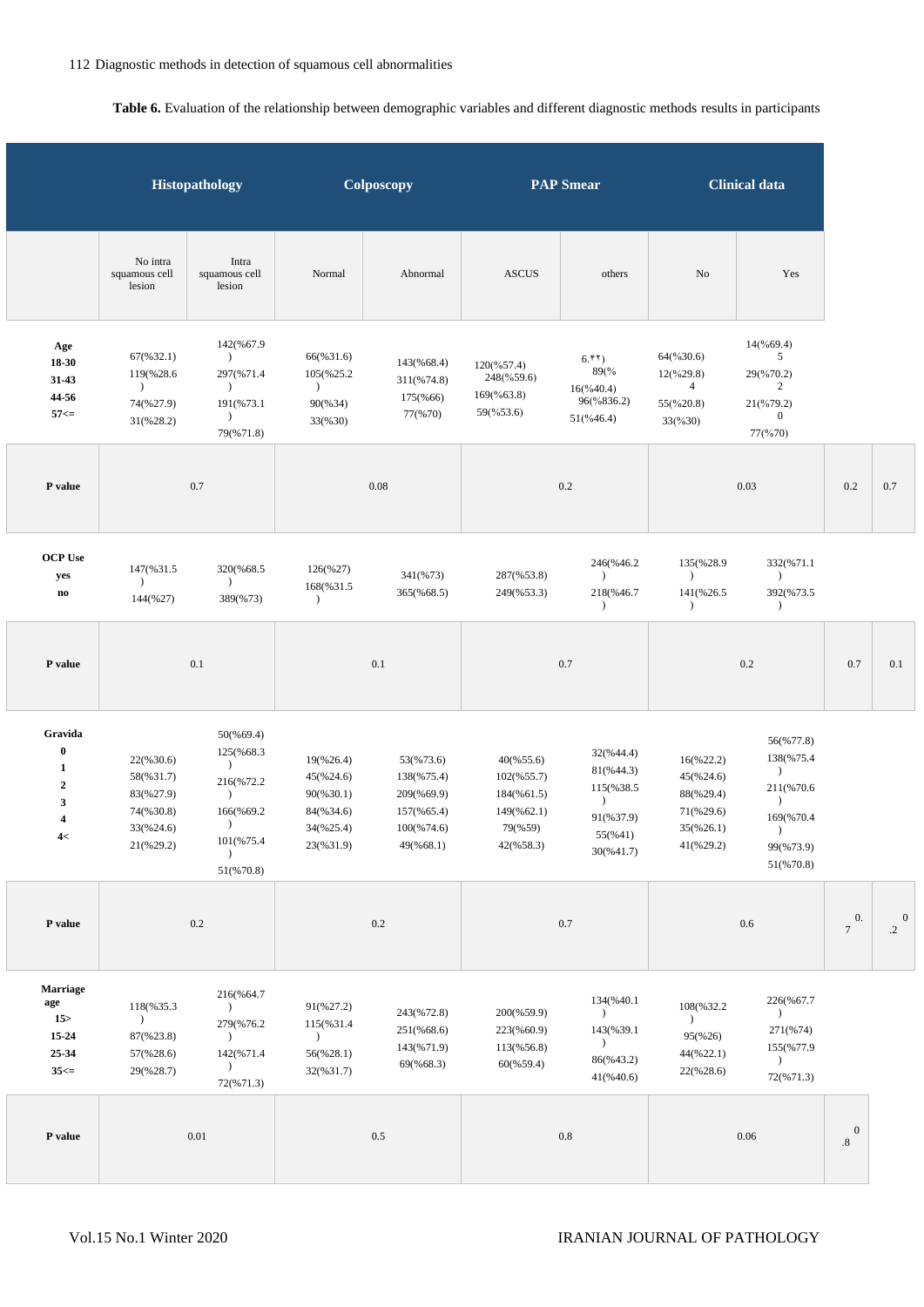## **Discussion**

We studied 1,000 patients with abnormal Pap smear results in Kowsar Academic Hospital (Obstetrics and Gynecology Hospital in Qazvin, Iran) from April 2007 to March 2018. With longer duration and the larger number of participants compared with previous studies, the results of current study could be more reliable than other similar researches (15,16,22).

Most of the subjects belonged to the age group of 33 to 44 years old, this finding was similar to other studies, since most women in studied populations belong to this age group (15,23).

The most common chief complaints were vaginal discharge and vaginal bleeding, respectively. Which was similar to other studies. This is due to the inflammatory and premalignant lesions of the cervix (16,24,25).

None of the patients were smoker and this was in accordance with the gender and cultural characteristics of the country. Therefore, the effects of smoking on other variables could not be verified. Approximately half of the subjects took OCP (46.4%), which was similar to other studies and indicated the current attitude toward OCP consumption in the study community (25,26).

The most commonly reported result of Pap smear was ASCUS with a frequency of 596 (59.6%). This is similar to other studies, since the inflammatory and non-malignant lesions can mimic squamous intraepithelial lesions due to conspicuous ambiguous reactive cellular changes.

Therefore, in order not to miss the suspected premalignant cellular changes, ASCUS diagnosis was more prevalent than other squamous intraepithelial lesions (16,27,28).

In the present study, the most commonly reported colposcopy finding was Acetowhite changes with frequency of 337 (33.7%) cases. These results are different from other studies.

The vascular pattern abnormalities were more frequent in other studies, since the abnormal vascular pattern was seen in low grade squamous intraepithelial lesions and Acetowhite change was seen in both low and high grade squamous intraepithelial lesions (14,29).

The most commonly reported histopathology finding in our study was CIN I with a frequency of 644 cases (64.4%), which was significantly higher than other studies. The reason for this difference is the smaller sample size of other studies and this fact that Kowsar Hospital is a referral center (14,29).

The results of this study show a significant correlation between histopathology and Pap smear findings (*P*<0.05). Thus, with the increase in cellular atypia grade in Pap smear, the degree of anomalies in histopathology results is increased. Also, the results of this study show that there was a significant relationship between Pap smear and histopathology results before (*P*=0.016, OR=1/42, CI: 1.06-1.9) and after (*P*=0.015,

OR=1/43, CI: 1.07-1.9) adjustment of demographic variables. The findings above were compared with Ramzi *et al.* and Savitha *et al.* findings. Therefore, the results indicated that Pap smear diagnostic accuracy is high in detecting cervical squamous cell abnormalities (16,30).

The results of this study also showed a statistically significant relationship between histopathology and colposcopy (*P*<0.05). The presence of abnormal lesion in colposcopy was associated with an increased squamous abnormality in histopathology. Logistic regression results showed that there was a significant relationship between the results of colposcopy and histopathology findings before ( $P=0.000$ , OR=1/9, CI: 1.4-2.5) and after (*P*=0.000, OR=2/0, CI: 1.4-2.6) adjusting the demographic variables. The findings above are similar to Savitha *et al.* and Akhter *et al.* study results (16,31).

The results showed that colposcopy diagnostic accuracy was high in detecting cervical squamous cell abnormalities. Pap smear and colposcopy methods both have a high accuracy in detecting suspected lesions of the cervix. These results are supported by another similar study (16).

This study shows that ASCUS in Pap smear results with a frequency of 51.9% was associated with CINI in histopathology. Also, vascular pattern changes in colposcopy with a frequency of 19.2% were associated with CIN I in histopathology. Since ASCUS is indicative of atypical squamous cells of undetermined significance, this suggests that they are part of the squamous cell abnormalities or are due to reactive changes such as radiation, medication, infection, etc. Therefore, the findings above indicated that the reported results are consistent in each of the two methods and if histopathology is introduced as a gold standard and reference method, Pap smear findings are able to properly detect the cases (19).

Compared with similar studies, the sensitivity, specificity, and positive predictive value of colposcopy in this study was equivalent to other researches and its sensitivity was within the maximum range of other studies and its specificity was modest. In different studies, the sensitivity of this method varied from 45% to 97% and its specificity varied from 19% to 90% (14,32,).

The high sensitivity of colposcopy in the present study is similar to previous studies, and the high diagnostic accuracy of this screening method for detecting abnormal cervical lesions is confirmed. The low specificity obtained was similar to other studies. This fact could lead to increased referral rates for biopsy if colposcopy was used alone.

In most of the studies conducted in this regard, the specificity of colposcopy was lower than that of Pap smear, and for this reason various studies suggested to perform colposcopy simultaneously with Pap smear to detect cervical lesions (14,32).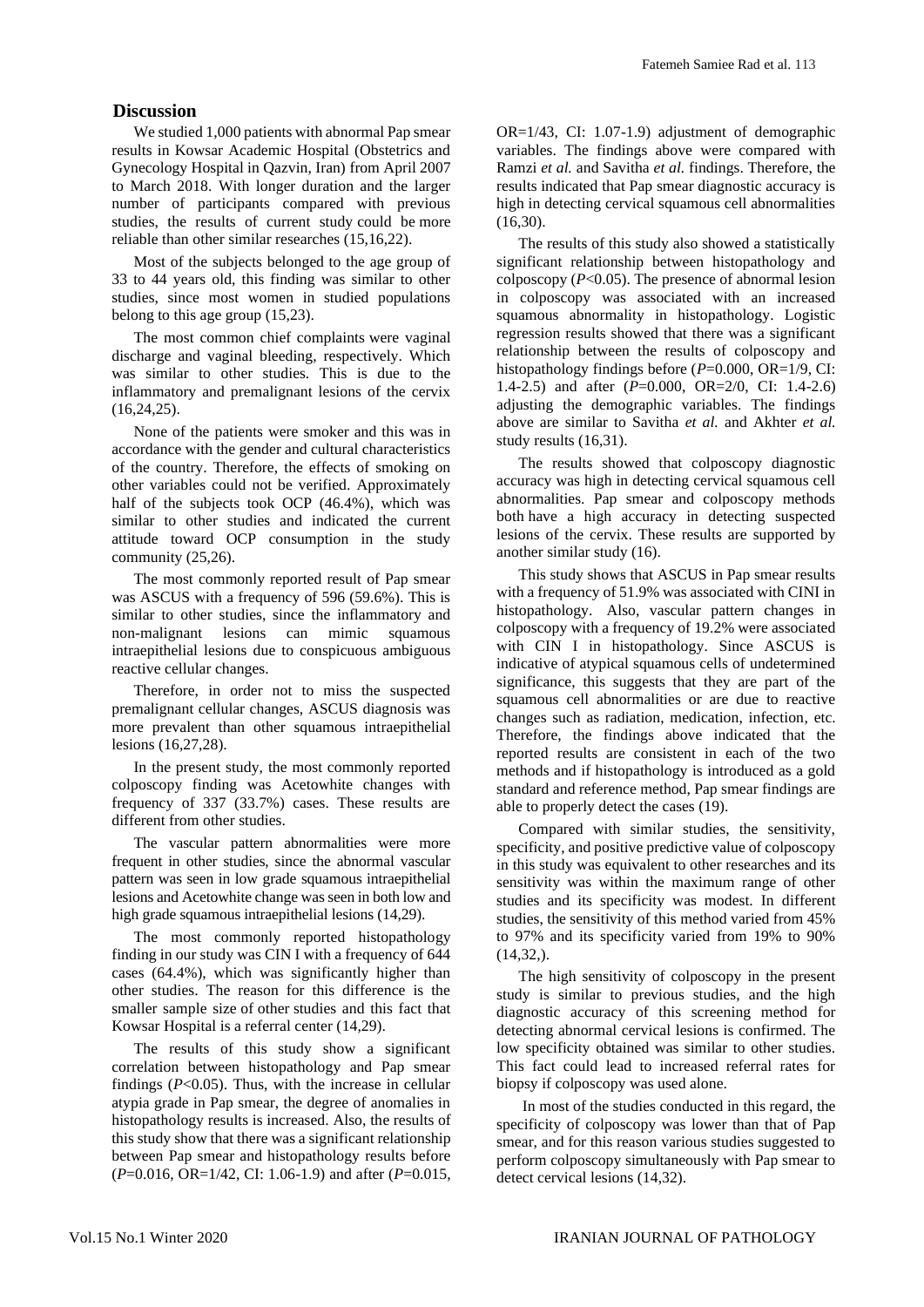The sensitivity and specificity of Pap smear was in the range of other studies. In several similar studies, the sensitivity of this method was 11% to 99% and its specificity was 14% to 97%. This difference between studies suggests the effect of underlying factors on Pap smear results and it was necessary to review the preparation methods and reports of Pap smear (10, 14).

The results of the Ramsey *et al.* study shows that the Pap smear test had a high sensitivity (77.3%) to detect abnormal lesions with high grade cellular atypia. Thus, it could be considered as an effective screening test (30).

On the other hand, the results of the present study showed a sensitivity of 43% for Pap smear to detect abnormalities of squamous cells, including lesions with low and high grade cellular atypia, but had a high positive predictive value (75.4%). This suggests that, although the Pap smear test could not distinguish between high and low grades of atypia, but it could correctly recognize the true positive cases.

The Pap smear sensitivity in the present study was relatively low. As a screening method for diagnosis of cervical lesions, it was necessary to use other methods or to correct the factors that were destructive. This indicates the need for multiple consensuses to upgrade Bethesda's reporting system to reduce diagnostic errors.

In a study conducted by Karimi Zarchi *et al.*, the sensitivity and specificity of Pap smear were 18.2% and 98.5% respectively, and colposcopy was the preferred method for screening of cervical cancer (15).

For clinical manifestations, there was a high sensitivity compared to other studies (32,33). However, it is due to the high prevalence of clinical symptoms including vaginal discharge and vaginal bleeding in women with inflammatory, pre-malignant, and malignant cervical lesions. Therefore, this method did not have a strong diagnostic accuracy (31).

In the study of Savitha *et al.*, colposcopy had the highest sensitivity for detecting CIN2 and had also the highest false positive predictive value and minimal specificity (*P*<0.05). The results of this study showed that colposcopy had a high sensitivity of 74.7% and had a specificity of 39.5%, which was similar to that of Savitha *et al.* In the present study, this may also be due to over-estimation and over diagnosis (16).

The results of the studies showed that sensitivity of colposcopy in the detection of squamous cell abnormalities was higher compared with Pap smear and had the highest diagnostic accuracy for high grade squamous cell abnormalities compared with low grade squamous cell abnormalities (15,16).

Similar to other studies, a significant relationship between age and clinical manifestations was found. As age increased, the clinical symptoms also increased in patients  $(P=0.05)$ . These facts may be due to cultural differences, more sexual activities, an increased risk of infection and exposure to oncogenes. There was also a

direct relationship between the marriage age and the incidence of malignant lesions (*P*=0.05) (26).

#### **Conclusion**

Considering the importance of cervical cancer screening programs (36) based on primary health care and prevention system, the Pap smear test and the HPV genotyping are proposed to enhance the cervical cancer screening potential, but it seems that HPV genotyping has a significant financial expense and is not available for all regions. Our results suggest that Pap smear have the appropriate diagnostic accuracy in comparison with colposcopy and histopathology. Therefore, due to the efficacy of Pap smear test in combination with colposcopy and histopathology, and by considering the limitations in the health system to provide the HPV genotyping test, the importance of all these three tests should be considered.

#### **Limitations**

The main limitation of this study was its retrospective nature and the restrictions on HPV genotyping.

#### **The strength of the study**

Large sample size, duration of the study, and examination of cytology and histopathology samples by a skilled pathologists (to avoid inter observer biases), as well as conducting the study at a Obstetrics and Gynecology Academic Hospital with patients from lower or middle society classes.

### **Suggestions**

Long-term prospective studies along with HPV genotyping test are recommended in order to improve the national guidelines in various regions.

#### **Acknowledgements**

We announce our special thanks to the Clinical Research Center of Kosar Hospital and Mrs. Simindokht Molaverdikhani for assisting us in this project.

#### **Conflict of Interest**

The authors declared that there is no conflict of interest regarding the publication of this article.

#### **References**

- 1. Shrestha AD, Neupane D, Vedsted P, Kallestrup P. Cervical cancer prevalence, incidence and mortality in low and middle income countries: a systematic review. Asian Pac J Cancer Prev 2018;19(2):319-24. [[DOI:10.1111/ecc.13207](https://doi.org/10.1111/ecc.13207)] [[PMID](https://www.ncbi.nlm.nih.gov/pubmed/31820851)]
- 2. Daniyal M, Akhtar N, Ahmad S, Fatima U, Akram M, Asif HM. Update knowledge on cervical cancer incidence and prevalence in Asia. Asian Pac J Cancer Prev. 2015 Jun 18;16(9):3617-20. [[DOI:10.7314/APJCP.2015.16.9.3617](https://doi.org/10.7314/APJCP.2015.16.9.3617)] [[PMID](https://www.ncbi.nlm.nih.gov/pubmed/25987011)]
- 3. Momenimovahed Z, Salehiniya H. Cervical cancer in Iran: integrative insights of epidemiological analysis. BioMedicine 2018 Sep;8(3): 37-44.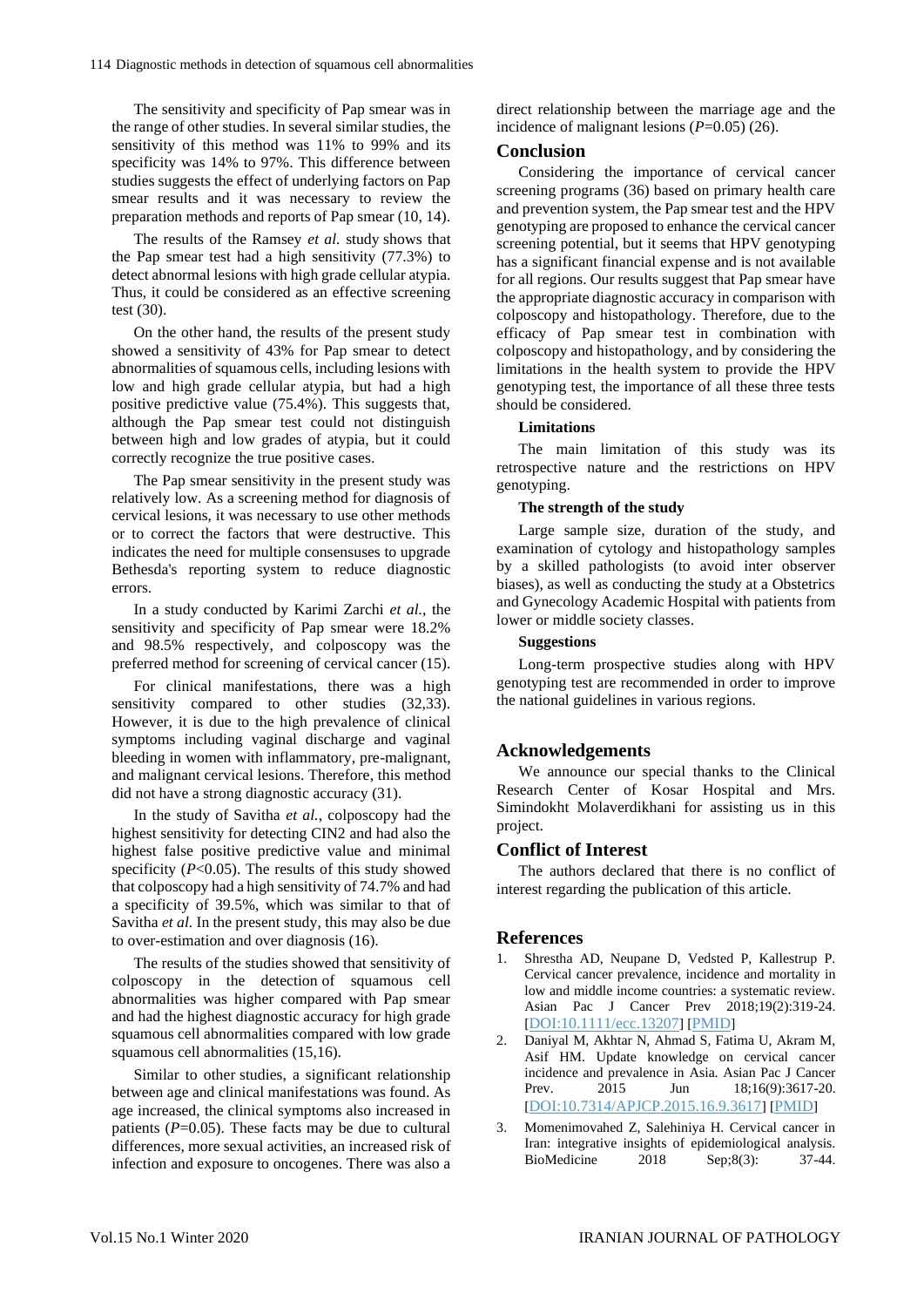[[DOI:10.1051/bmdcn/2018080318](https://doi.org/10.1051/bmdcn/2018080318)] [[PMID](https://www.ncbi.nlm.nih.gov/pubmed/30141405)] [[PMCID](http://www.ncbi.nlm.nih.gov/pmc/articles/PMC6108227)]

- 4. Khorasanizadeh F, Hassanloo J, Khaksar N, Taheri SM, Marzaban M, Rashidi BH, Sari AA, Zendehdel K. Epidemiology of cervical cancer and human papilloma virus infection among Iranian women-Analyses of national data and systematic review of the literature.<br>GynecolOncol 2013 Feb 1;128(2):277-81. GynecolOncol 2013 Feb 1;128(2):277-81. [[DOI:10.1016/j.ygyno.2012.11.032](https://doi.org/10.1016/j.ygyno.2012.11.032)] [[PMID](https://www.ncbi.nlm.nih.gov/pubmed/23200918)]
- 5. Taheri N, Fazel A, Mahmoodzadeh H, Omranpour R, Roshandel G, Gharahjeh S, Sedaghat SM, Poorabbasi M, Moghaddami A, Semnani S. Epidemiology of female reproductive cancers in Iran: results of the Gholestan Population-based Cancer Registry. Asian Pac J Cancer Prev 2014;15(20):8779-82. [[DOI:10.7314/APJCP.2014.15.20.8779](https://doi.org/10.7314/APJCP.2014.15.20.8779)] [[PMID](https://www.ncbi.nlm.nih.gov/pubmed/25374206)]
- 6. Riahi S, Mokhtari AM, Vali M, Abdzadeh E, Mohseni S, Salehiniya H, et al. Incidence and mortality rate of cervix cancer in Iran from 1990 to 2016: A systematic review and meta-analysis. J Contemp Med Sci. 2019;  $5(1):1-7.$
- 7. Jalilvand S, Shoja Z, Nourijelyani K, Tohidi HR, Hamkar R. Meta-analysis of type-specific human papillomavirus prevalence in Iranian women with normal cytology, precancerous cervical lesions and invasive cervical cancer: Implications for screening and vaccination. J Med Virol 2015; 87(2): 287-95. [[DOI:10.1002/jmv.24053](https://doi.org/10.1002/jmv.24053)] [[PMID](https://www.ncbi.nlm.nih.gov/pubmed/25156655)]
- 8. Wardak S. Human Papillomavirus (HPV) and cervical cancer.Med DoswMikrobiol. 2016;68(1):73-84.
- 9. Golubović M, Lopičić M, Terzić N, Đurović M, Mugoša B, Mijović G. Presence of histopathological premalignant lesions and infections caused by high-risk genotypes of human papillomavirus in patients with suspicious cytological and colposcopy results: A prospective study. Vojnosanit Pregl 2017;74(1):24-30. [[DOI:10.2298/VSP150205143G](https://doi.org/10.2298/VSP150205143G)] [[PMID](https://www.ncbi.nlm.nih.gov/pubmed/29350503)]
- 10. Sørbye SW, Suhrke P, Revå BW, Berland J, Maurseth RJ, Al-Shibli K. Accuracy of cervical cytology: comparison of diagnoses of 100 Pap smears read by four pathologists at three hospitals in Norway. BMC ClinPathol 2017 Dec;17(1):18. [[DOI:10.1186/s12907-017-0058-8](https://doi.org/10.1186/s12907-017-0058-8)] [[PMID](https://www.ncbi.nlm.nih.gov/pubmed/28860942)] [[PMCID](http://www.ncbi.nlm.nih.gov/pmc/articles/PMC5576325)]
- 11. Schlichte M, Guidry J. Current cervical carcinoma screening guidelines. J Clin Med 2015 May;4(5):918- 32. [[DOI:10.3390/jcm4050918](https://doi.org/10.3390/jcm4050918)] [[PMID](https://www.ncbi.nlm.nih.gov/pubmed/26239455)] [[PMCID](http://www.ncbi.nlm.nih.gov/pmc/articles/PMC4470206)]
- 12. Baasland I, Hagen B, Vogt C, Valla M, Romundstad PR. Colposcopy and additive diagnostic value of biopsies from colposcopy-negative areas to detect cervical dysplasia. Actaobstetricia et gynecologicaScandinavica 2016 Nov;95(11):1258-63. [[DOI:10.1111/aogs.13009](https://doi.org/10.1111/aogs.13009)] [[PMID](https://www.ncbi.nlm.nih.gov/pubmed/27564523)] [[PMCID](http://www.ncbi.nlm.nih.gov/pmc/articles/PMC5129518)]
- 13. Nayar R, Wilbur DC. The pap test and Bethesda 2014. Actacytologica 2015;59(2):121-32. https://doi.org/10.1159/000381842 https://doi.org/10.1097/LGT.0000000000000115 https://doi.org/10.1002/cncy.21521 [[DOI:10.1016/j.jasc.2015.03.003](https://doi.org/10.1016/j.jasc.2015.03.003)] [[PMID](https://www.ncbi.nlm.nih.gov/pubmed/25931431)]
- 14. Barut MU, Kale A, Kuyumcuoğlu U, Bozkurt M, Ağaçayak E, Özekinci S, et al. Analysis of sensitivity, specificity, and positive and negative predictive values of smear and colposcopy in diagnosis of premalignant

and malignant cervical lesions. Med SciMonit 2015; 21: 3860-3867. [[DOI:10.12659/MSM.895227](https://doi.org/10.12659/MSM.895227)] [[PMID](https://www.ncbi.nlm.nih.gov/pubmed/26655816)] [[PMCID](http://www.ncbi.nlm.nih.gov/pmc/articles/PMC4678924)]

- 15. Karimi-Zarchi M, Peighmbari F, Karimi N, Rohi M, Chiti Z. A comparison of 3 ways of conventional pap smear, liquid-based cytology and colposcopy vs cervical biopsy for early diagnosis of premalignant lesions or cervical cancer in women with abnormal conventional pap test. IJBS. 2013 Dec;9(4):205-10.
- 16. Savitha TS, Sapna W. A comparison of pap smear, colposcopy and colposcopy directed biopsy in evaluation of unhealthy cervix. J Evolution Med Dent<br>Sci. 2015 Mar 12;4(21):3639-47. 12;4(21):3639-47. [[DOI:10.14260/jemds/2015/524](https://doi.org/10.14260/jemds/2015/524)]
- 17. Maar M, Wakewich P, Wood B, Severini A, Little J, Burchell AN, Ogilvie G, Zehbe I. Strategies for increasing cervical cancer screening amongst first nations communities in Northwest Ontario, Canada. Health Care Women Int. 2016 Apr 2;37(4):478-95. [[DOI:10.1080/07399332.2014.959168](https://doi.org/10.1080/07399332.2014.959168)] [[PMID](https://www.ncbi.nlm.nih.gov/pubmed/25375661)] [[PMCID](http://www.ncbi.nlm.nih.gov/pmc/articles/PMC4798779)]
- 18. Crosby RA, Hagensee ME, Vanderpool R, Nelson N, Parrish A, Collins T. Community-based screening for cervical cancer: a feasibility study of rural Appalachian women. STD. 2015 Nov;42(11):607. [[DOI:10.1097/OLQ.0000000000000365](https://doi.org/10.1097/OLQ.0000000000000365)] [[PMID](https://www.ncbi.nlm.nih.gov/pubmed/26462184)] [[PMCID](http://www.ncbi.nlm.nih.gov/pmc/articles/PMC4608378)]
- 19. Verma I, Jain V, Kaur T. Application of Bethesda system for cervical cytology in unhealthy cervix. J<br>ClinDiagn Res. 2014 Sep;8(9):26-30. ClinDiagn Res. 2014 Sep;8(9):26-30. [[DOI:10.7860/JCDR/2014/9620.4893](https://doi.org/10.7860/JCDR/2014/9620.4893)] [[PMID](https://www.ncbi.nlm.nih.gov/pubmed/25386491)] [[PMCID](http://www.ncbi.nlm.nih.gov/pmc/articles/PMC4225943)]
- 20. Sreedevi A, Javed R, Dinesh A. Epidemiology of cervical cancer with special focus on India. Int J Womens Health. 2015;7:405-14. [[DOI:10.2147/IJWH.S50001](https://doi.org/10.2147/IJWH.S50001)] [[PMID](https://www.ncbi.nlm.nih.gov/pubmed/25931830)] [[PMCID](http://www.ncbi.nlm.nih.gov/pmc/articles/PMC4404964)]
- 21. Maraqa B, Lataifeh I, Otay L, Badran O, Nouri YQ, Issam I, Al Hussaini M. Prevalence of Abnormal Pap Smears: A Descriptive Study from a Cancer Center in a Low-Prevalence Community. Asian Pac J Cancer Prev. 2017;18(11):3117.
- 22. Cheraghi F, Jolodarian P, Masoumi K, Forouzan A, Jafari RM. Comparison Results of Pap Smear and Colposcopy and Histopathology in Women with Post-Coital Bleeding. J ObstetGynaecol Res. 2015 Jan 1;8(1):10-5. [[DOI:10.3923/rjog.2015.10.15](https://doi.org/10.3923/rjog.2015.10.15)]
- 23. Meevasana V, Suwannarurk K, Chanthasenanont A, Tanprasertkul C, Bhamarapravatana K, Pattaraarchachai J. Is the correlation between Papanicolaou smear and histopathology results affected by time to colposcopy. Asian Pac. J. Cancer Prev. 2014 Jan  $1;15(4):1527-30.$ [[DOI:10.7314/APJCP.2014.15.4.1527](https://doi.org/10.7314/APJCP.2014.15.4.1527)] [[PMID](https://www.ncbi.nlm.nih.gov/pubmed/24641362)]
- 24. Müller K, Soergel P, Hillemanns P, Jentschke M. Accuracy of colposcopically guided diagnostic methods for the detection of cervical intraepithelial neoplasia. Geburtshilfe Frauenheilkd. 2016 Feb;76(02):182-7. [[DOI:10.1055/s-0041-111504](https://doi.org/10.1055/s-0041-111504)] [[PMID](https://www.ncbi.nlm.nih.gov/pubmed/26941452)] [[PMCID](http://www.ncbi.nlm.nih.gov/pmc/articles/PMC4771495)]
- 25. Farzaneh F, Tamim,I M, Amiri Z, Alizadeh K. [The value of Pap smear in detecting cervical neoplasia compared with histopathologic findings in patients referred to Taleghani Hospital, Tehran 2007-2009. Pajoohandeh J .2011;16(2):92-7.